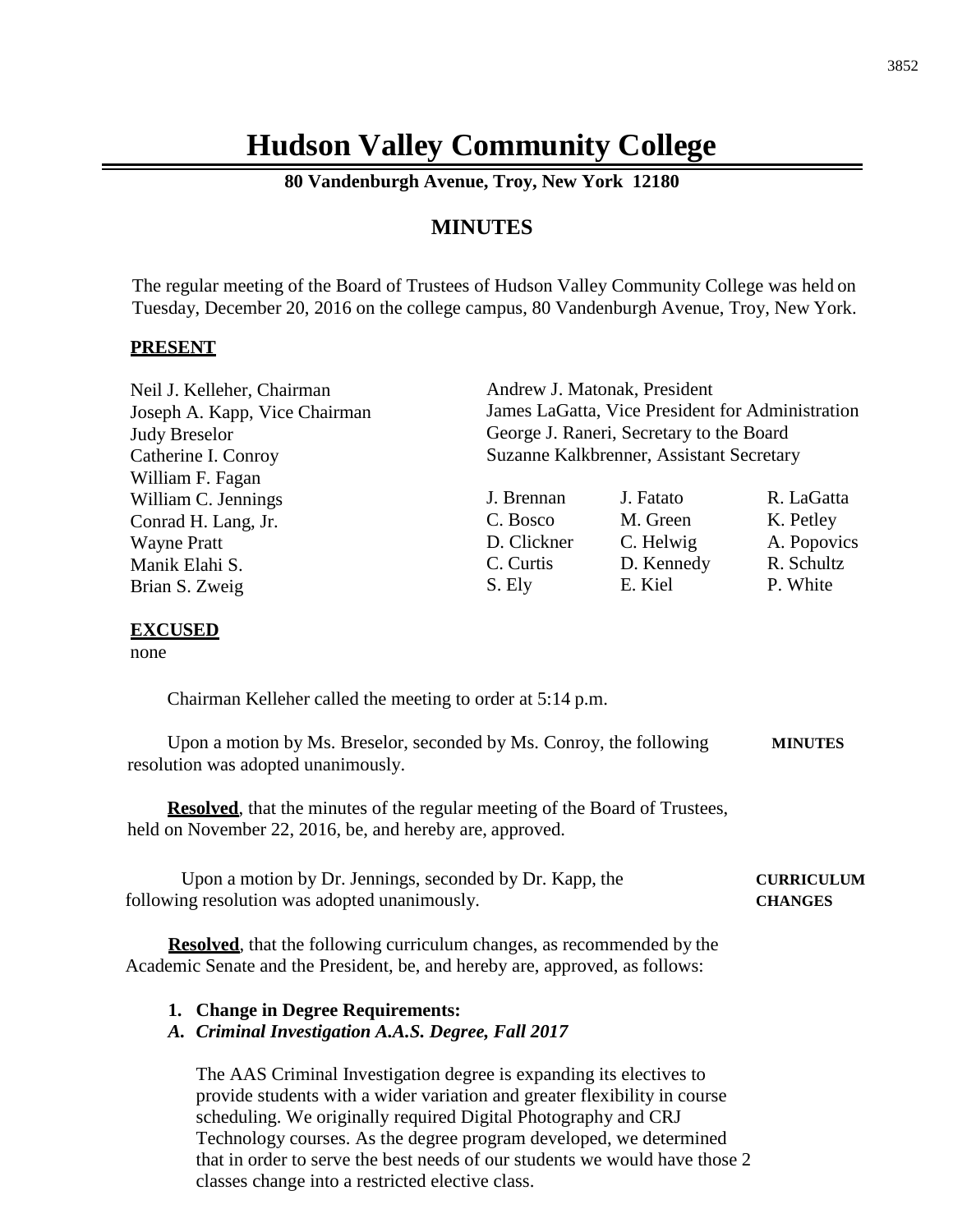| <b>Current:</b>                        | New:                               |
|----------------------------------------|------------------------------------|
| (8) Restricted photography elective    | (5) Restricted Elective II.        |
| <b>Current:</b>                        | New:                               |
| CRJS 270 - Criminal Justice            | (5) Restricted Elective II         |
| Technology                             |                                    |
| <b>Current:</b>                        | New:                               |
| (5) Restricted Elective II (3 credits) | Restricted Elective II (9 credits) |
| <b>Current:</b>                        | New:                               |
| (6) CRJS 131, CRJS 155, CRJS           | Will now include:                  |
| 230, CRJS 246, CRJS 247, PHYS          | ARTS 133, ARTS 135, CADD           |
| 145, PHYS 210                          | 100, CRJS 131, CRJS 155, CRJS      |
|                                        | 195, CRJS 203, CRJS 205, CRJS      |
|                                        | 210, CRJS 221, CRJS 222, CRJS      |
|                                        | 230, CRJS 231, CRJS 236, CRJS      |
|                                        | 242, CRJS 243, CRJS 244, CRJS      |
|                                        | 246, CRJS 247, CRJS 250, CRJS      |
|                                        | 260, CRJS 270, ENGL 125,           |
|                                        | HUSV100, HUSV 240, PADM            |
|                                        | 240, PADM 241, PADM 242,           |
|                                        | PHYS 145, PHYS 210, POLS 100,      |
|                                        | POLS 105, POLS 125, or any         |
|                                        | CISS course.                       |
| <b>Current:</b>                        | New:                               |
| Number Changes:                        |                                    |
| Footnote (5)                           | Footnote (4)                       |
| Footnote (6)                           | Footnote (5)                       |
| Footnote (7)                           | Footnote (6)                       |

# *B. Surgical Technology A.A.S. Degree, Fall 2017*

A new grading policy to ensure high quality graduates who possess the skills to pass the certification exam. Currently there is no grading policy. The department wants to require a grade of C or better. The grading policy is consistent with many of the other grading policies in the health sciences division and because this is a health sciences profession the higher standard should be implemented. The proposal also removes the need for PSYC 100 to be taken within 5 years.

| <b>Current:</b>               | New:                                      |
|-------------------------------|-------------------------------------------|
| No grading policy listed.     | Students must meet and achieve a          |
|                               | minimum grade of "C" in all degree        |
|                               | required courses. Students must achieve a |
|                               | "C" or better in all Science and Surgical |
|                               | Technology courses in order to advance to |
|                               | the next Surgical Technology course.      |
| <b>Current:</b>               | New:                                      |
| All science and psychology    | All science courses and PSYC 205 must     |
| courses must have been taken  | have been completed within five years in  |
| within five years in order to | order to be applicable toward this degree |
| be applicable toward this     | program.                                  |
| degree program.               |                                           |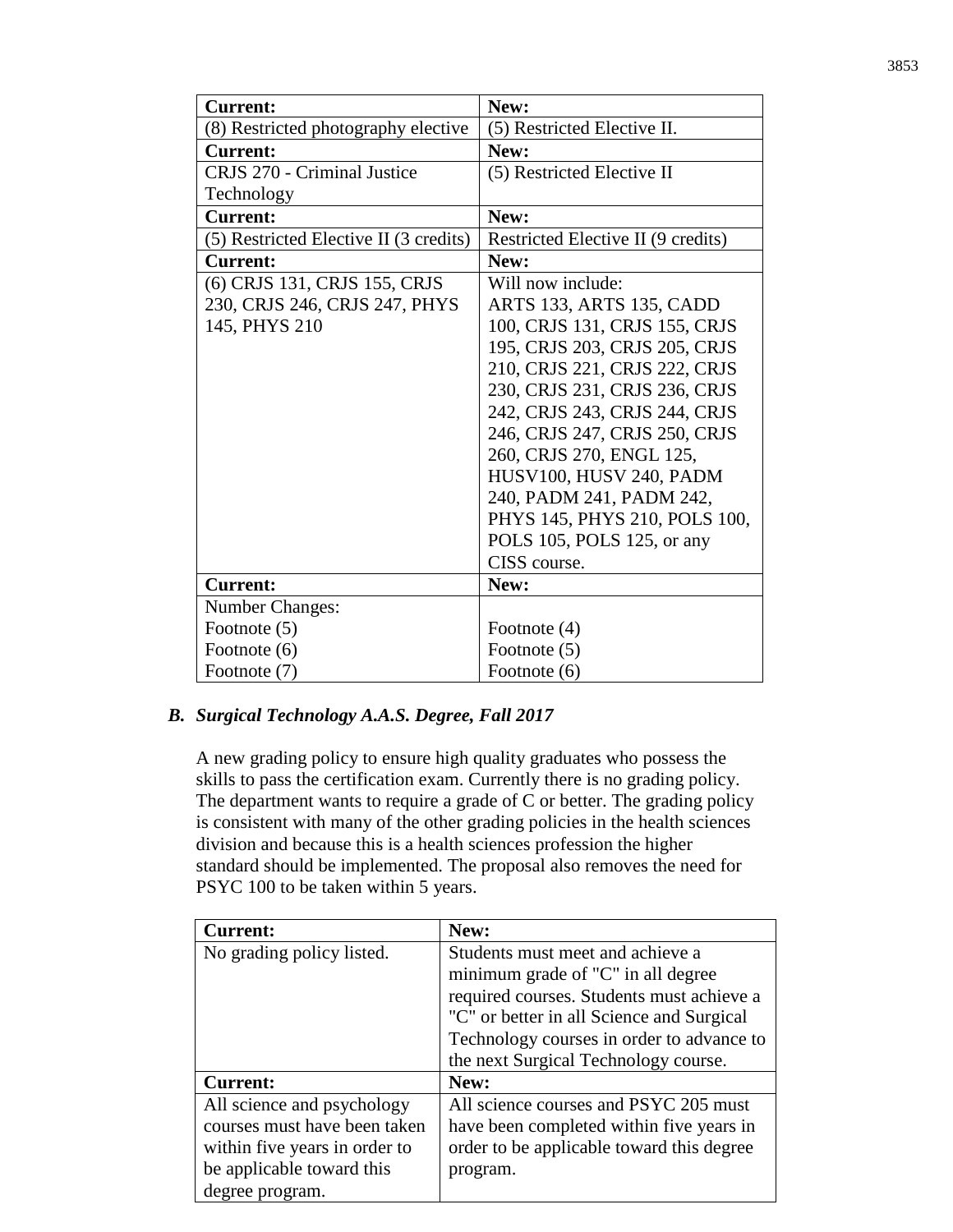# *C. Surgical Technology Certificate, Fall 2017*

A new grading policy to ensure high quality graduates who possess the skills to pass the certification exam. Currently there is no grading policy. The department wants to require a grade of C or better. The grading policy is consistent with many of the other grading policies in the health sciences division and because this is a health sciences profession the higher standard should be implemented.

| <b>Current:</b>           | New:                                     |
|---------------------------|------------------------------------------|
| No grading policy listed. | A grade of "C" or better is required for |
|                           | program completion and for entrance into |
|                           | the next Surgical Technology course.     |

| Upon a motion by Ms. Conroy, seconded by Dr. Jennings, the following<br>resolution was adopted unanimously. |                                                                                                                                                                                | <b>STATE OF THE</b><br><b>COLLEGE REPORT,</b><br>2015-2016 |                                    |
|-------------------------------------------------------------------------------------------------------------|--------------------------------------------------------------------------------------------------------------------------------------------------------------------------------|------------------------------------------------------------|------------------------------------|
|                                                                                                             | <b>Resolved</b> , that the request for approval of the State of the College Report,<br>2015-2016, be, and hereby is, approved.                                                 |                                                            |                                    |
|                                                                                                             | <b>INFORMATION ITEMS</b><br>The following information items were noted:                                                                                                        |                                                            | <b>INFORMATION</b><br><b>ITEMS</b> |
|                                                                                                             | A. FULL-TIME NON-TEACHING PROFESSIONAL<br>1. EOC<br>Jennifer Cook, Technical Assistant,<br>E.O.C.,<br>f/t appt., eff. $12/1/16$ or thereafter                                  | \$37,000/yr                                                |                                    |
|                                                                                                             | 2. Enrollment Management & Student Development<br>Courtney Brinkman, Assistant Softball Coach,<br>Intercollegiate Athletics,<br>f/t temp. appt., eff. $11/22/16$ or thereafter | \$2000/yr                                                  |                                    |
|                                                                                                             | Robert Coleman, Head Women's Basketball Coach,<br>Intercollegiate Athletics,<br>f/t temp. appt., eff. $11/22/16$ or thereafter                                                 | \$2000/yr                                                  |                                    |
|                                                                                                             | Christopher Crucetti, Digital Communications Specialist,<br>Communications & Marketing,<br>f/t appt., eff. $11/18/16$ or thereafter                                            | \$38,000/yr                                                |                                    |
|                                                                                                             | David Jadin, Assistant Lacrosse Coach,<br>Intercollegiate Athletics,<br>f/t temp. appt., eff. $12/5/16$ or thereafter                                                          | \$1500/yr                                                  |                                    |
| 1.                                                                                                          | <b>B. PART-TIME FACULTY</b><br>Schools of Business & Engineering and Industrial Technologies<br>Thomas Joyce, Instructor,<br>Computing & Information Sciences (HS Model),      |                                                            |                                    |

 $p/t$  appt., eff. 12/8/16 or thereafter  $\qquad$  \$0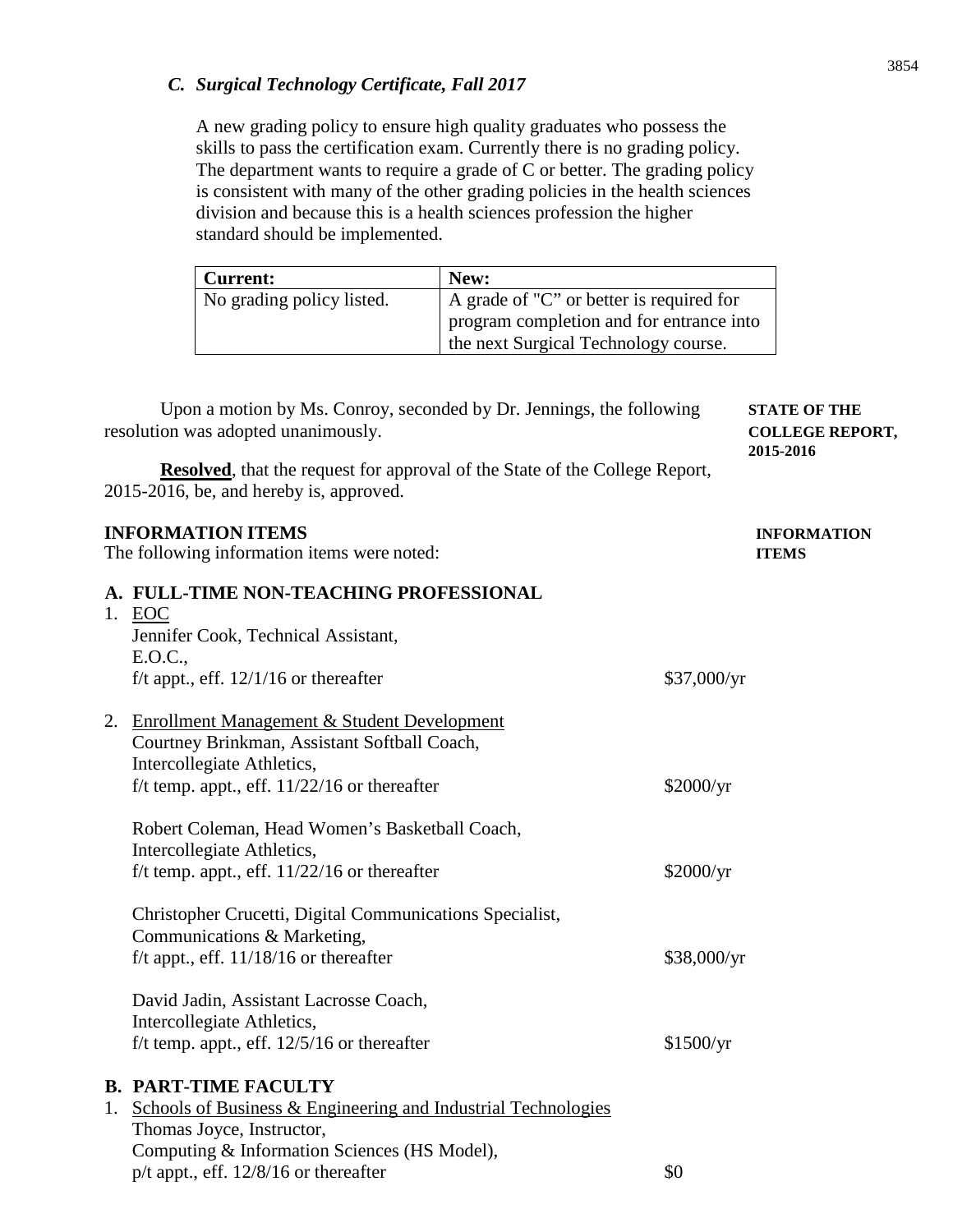|          | 2. Schools of Liberal Arts & Sciences and Health Sciences<br>Kimberly Jerard-Cook, Instructor,<br>Mathematics and Engineering Sciences (HS Model),                                                                                                                                                          |              |
|----------|-------------------------------------------------------------------------------------------------------------------------------------------------------------------------------------------------------------------------------------------------------------------------------------------------------------|--------------|
|          | $p/t$ appt. eff. 12/9/16 or thereafter                                                                                                                                                                                                                                                                      | \$0          |
|          | C. PART-TIME NON-TEACHING PROFESSIONAL<br>1. Academic Affairs<br>Patricia Colongione, Technical Assistant,<br>ISSR/Testing, Orientation, Retention,<br>p/t appt., eff. 12/13/16                                                                                                                             | \$17.05/hr   |
|          | Gregory Dunham, Instructional Support Assistant,<br>Learning Centers,<br>$p/t$ appt., eff. 12/7/16 or thereafter                                                                                                                                                                                            | \$15.00/hr   |
|          | Christopher Roberts, Instructional Support Assistant,<br>Learning Centers,<br>$p/t$ appt., eff. 12/7/16 or thereafter                                                                                                                                                                                       | \$15.00/hr   |
|          | James Seay, Instructional Support Assistant,<br>Learning Centers,<br>$p/t$ appt., eff. 12/7/16 or thereafter                                                                                                                                                                                                | \$15.00/hr   |
|          | Joseph Sweeney, Instructional Support Assistant,<br>Learning Centers,<br>$p/t$ appt., eff. 12/7/16 or thereafter                                                                                                                                                                                            | \$15.00/hr   |
|          | 2. Administration<br>James J. LaGatta, Interim Vice President for Administration,<br>$p/t$ appt., eff. 2/20/17 or thereafter                                                                                                                                                                                | \$94.4874/hr |
|          | 3. E.O.C.<br>Alison Horton, Tutor,<br>EOC,<br>$p/t$ appt., eff. 12/7/16 or thereafter                                                                                                                                                                                                                       | \$15.00/hr   |
|          | 4. Finance<br>Joel R. Fatato, Interim Vice President for Finance<br>$p/t$ appt., eff. $4/3/17$ or thereafter                                                                                                                                                                                                | \$87.4874/hr |
|          | <b>D. RESIGNATION</b><br>1. Kathleen Byron, Advising Specialist, Business Advisement Center, eff. 12/27/16                                                                                                                                                                                                  |              |
| 1.<br>2. | <b>E. RETIREMENTS</b><br>Janice Butler, Technical Assistant, Planning and Research, eff. 1/27/17<br>Joseph Caruso, Professor, Criminal Justice, Forensic Science and Public<br>Administration, eff. 1/5/17<br>3. Ellen Laird, Professor, English, Foreign Languages and English as a Second, eff.<br>1/4/17 |              |
|          | F. ALCOHOLIC BEVERAGE REQUESTS                                                                                                                                                                                                                                                                              |              |

1. BOT/Foundation/FSA Board Holiday Reception, 12/20/16